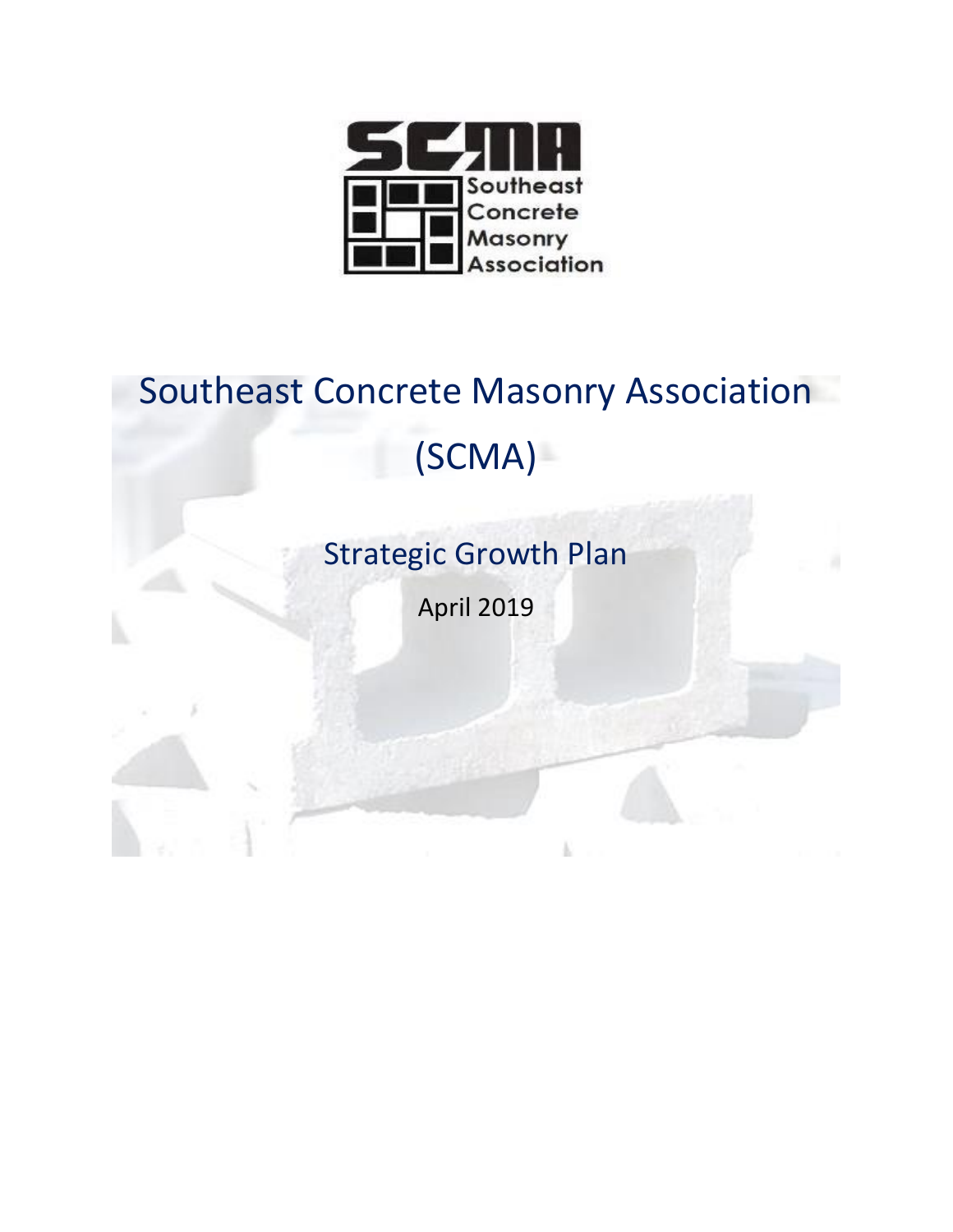The Southeast Concrete Masonry Association (SCMA) has been working to identify the key areas of opportunity, engagement, improvement and growth into a strategic plan to show the blueprint for the association. The SCMA goal is to develop a "roadmap to success" and help set the direction of the SCMA. The plan is built around the SCMA mission which is our directive going forward. Our roadmap will help drive our goals, programs and promotions in order to achieve outcomes and set the direction of the SCMA for many years to come. Our plan is built on action! Building a vision today will drive wall share for our large and small members for tomorrow.

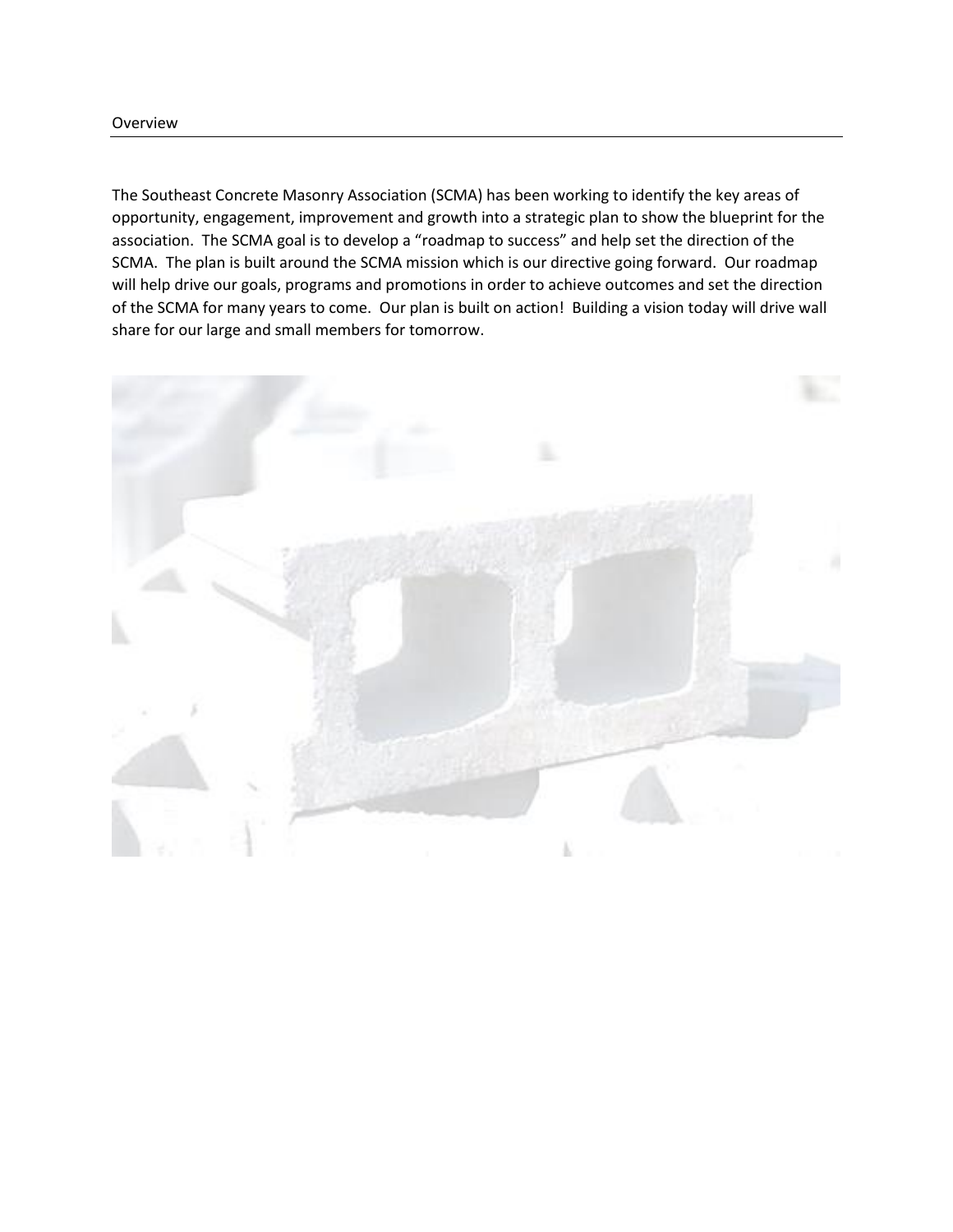#### **SCMA Strategic Focus**

The purpose of our roadmap is to consolidate our "go to market plan" so members can not only understand but clearly communicate what the SCMA initiatives are going forward. Our strategic plans begins with our mission and our vision which should clearly explains "why we are here" and serves as the backdrop for all important decisions.

#### **Mission**

Our mission is to increase wall share for concrete masonry units (CMU) through focused promotions and programs. We're committed to educating and advocating for the use of concrete masonry units while creating positive synergy in our efforts that increase sales for all stakeholders within the SCMA footprint.

#### **Vision**

The SCMA is the bridge for the concrete masonry industry to maximize its resources to ensure together we promote concrete masonry products as the first choice in the commercial and residential markets. We're a building solutions provider through education to architects, designers, general contractors and owners to ensure that a continuous masonry learning environment is promoted by using wall systems effectively, efficiently and most importantly safely.

## **Strategic Objectives outlined below will focus on 7 primary areas:**

- 1. **Leveraging our strength:** Increase SCMA market influence by actively engaging our members.
	- a. Build a communication bridge to our members to promote the SCMA value in initiatives, promotions and industry-wide resources.
	- b. More engagement from the SCMA members to take advantage of initiatives, promotion and resources.
	- c. Strengthen our relationship with regional industry partners.

The SCMA will leverage our influence through collaboration efforts with local, state and regional promotion partners while also working with other associations to help build industry strength through ongoing awareness and participation to influence the building industry. The outline below will demonstrate how the SCMA achieve objectives.

- 1. Lay out the SCMA plan to clearly state and share our strategic priorities with our producer members, associate members and suppliers.
- 2. Focus on identifying local and state "gaps" where our promotional efforts are weak.
- 3. Building a better framework to increase collaboration with other industry associations.
- 4. Better collaboration to share market information and data to build a stronger industry.
- 5. Leverage current research and encourage "outside the box" thinking with state councils.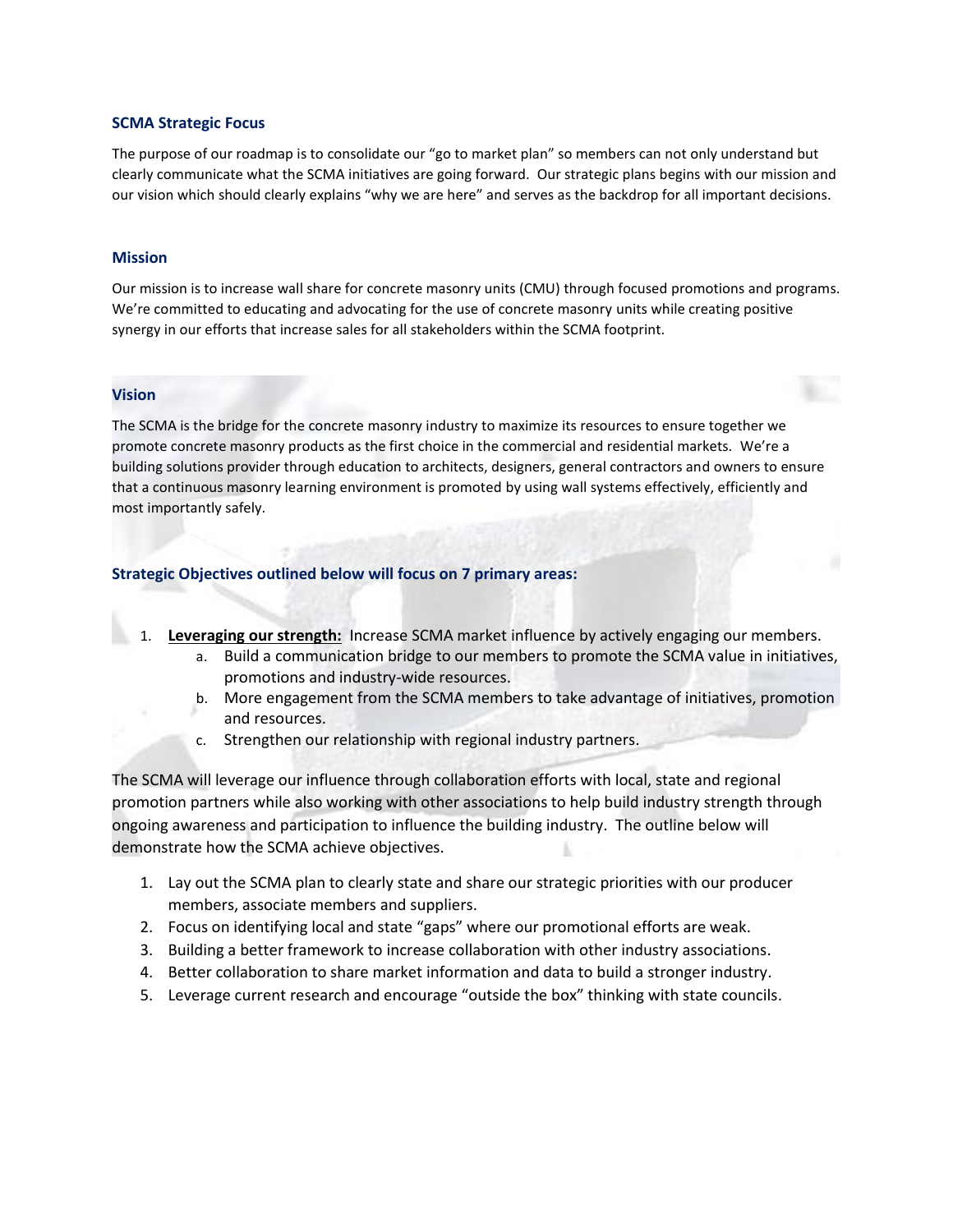- 2. **Accelerate the education of masonry to the marketplace:** Create resources to help position CMUs as the first choice of building materials.
	- a. SCMA has to promote and support producer efforts to build a system of communication and working together.
	- b. SCMA needs identify industry expertise within our footprint while building a support channel that will allow more "technical expertise" to help influence decisions higher in the decision-making channel.
	- c. Leverage NCMA free masonry education courses available on the CES site.
	- d. Leverage AIA Facilitator course through NCMA.
	- e. Build a consistent market message to combat competitors and help promote CMU as first building product of choice.
	- f. Build a network on "Masonry Promoters" and leverage this network within certain professions.

**3. Influence the decision makers earlier in process:** Change of perception is needed. SCMA will work with producers to foster and strengthen relationships with facts and resources that makes the CMU the first building product of choice.

- a. Introduce design tools and resources Direct Design Software.
- b. Comparison of walls systems which shows the cost per sq. ft.
- c. Create a new angle on how decision makers view block. Promote safety first.
- d. Build key talking points to counter competitive systems and build a foundation of factbased education to distribute to marketplace.
- e. Identify the myths or lack of understanding and turn moments into education and ultimately wall conversions.
- **4. Market growth:** Define and build a footprint to measure and grow success.
	- a. Consistently leverage product knowledge in the build environment to increase sales.
		- b. Improve the sales tactics and consultative selling methods to strengthen our market promotions.
	- c. Define current market in order to identify how to measure competitive threats.
	- d. Build on and understand new market wins and share with all members in SCMA.
	- e. Leverage technology and data that impacts proactive wall share growth.
	- f. Create a marketing "First Choice Solution Model" to various design build companies.
	- g. Build a structural coalition within the SCMA to provide comprehensive services.
	- h. Education is needed on soft lumber selling points and how it is perceived in the marketplace.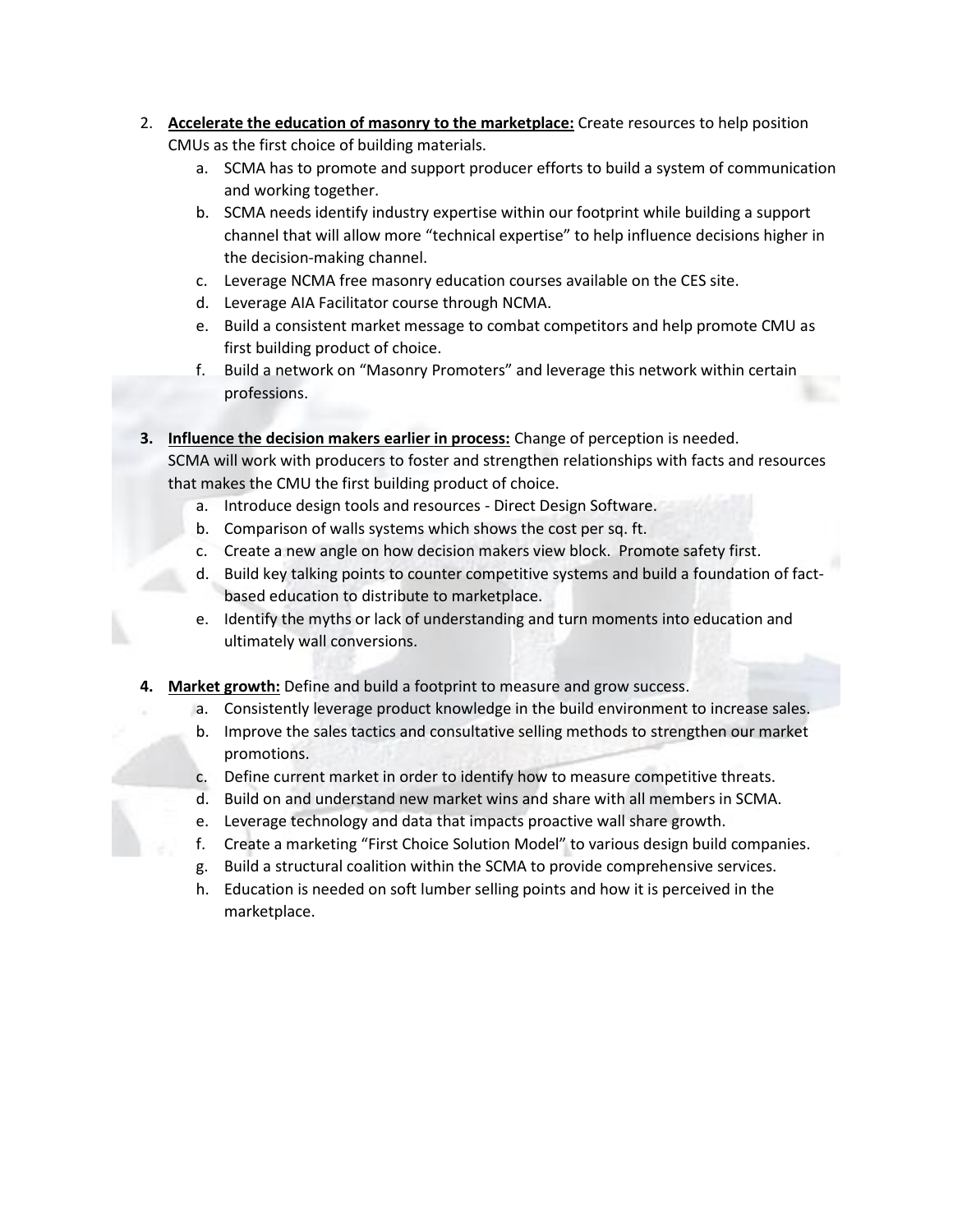- **5. Fiscal Strength & Stewardship:** Creating a fiscal model that fuels long term success through initiatives, promotions and membership growth.
	- a. Create marketing material designed to create new audiences and competitive wall share conversions.
	- b. Better stewardship in supporting promotions that show value to our members.
	- c. Identify fiscal areas of growth in new membership or nontraditional segments.
	- d. Building a new membership audience with young professional architects, student membership universities for engineering/design departments.
	- e. Accelerating concrete masonry day seminars.
	- f. Expanding annual conference to include exhibit booths supplier sponsorship.
	- g. Explore advertising on SCMA website.

## **6. Influence local and state building codes**

- a. SCMA involvement in MACS (Masonry Alliance for Codes and Standards) and look for way to get educated in order to better monitor and help influence local and state codes.
- b. Proactively seek out local decision-making officials to help promote CMU interest.
- c. Resiliency focus strong promotion efforts on how resiliency strengthens communities.
- d. Advance CMU position through codes, fact-based research and industry collaboration.

## **7. Promote Coalition**

- a. Explore ways to encourage collaboration within the CMU industry and build community so together create a more competitive wall solution.
- b. Develop a plan with producer, general contractor, engineer and architect to support CMU usage in early stages on future designs which creates a more efficient CMU solution for future projects.
- c. Identify synergy in industry on how to target Design Build companies with a comprehensive CMU solution.
- d. Create Masonry roundtable discussions (MDR) with large architectural firms to build partnerships.

k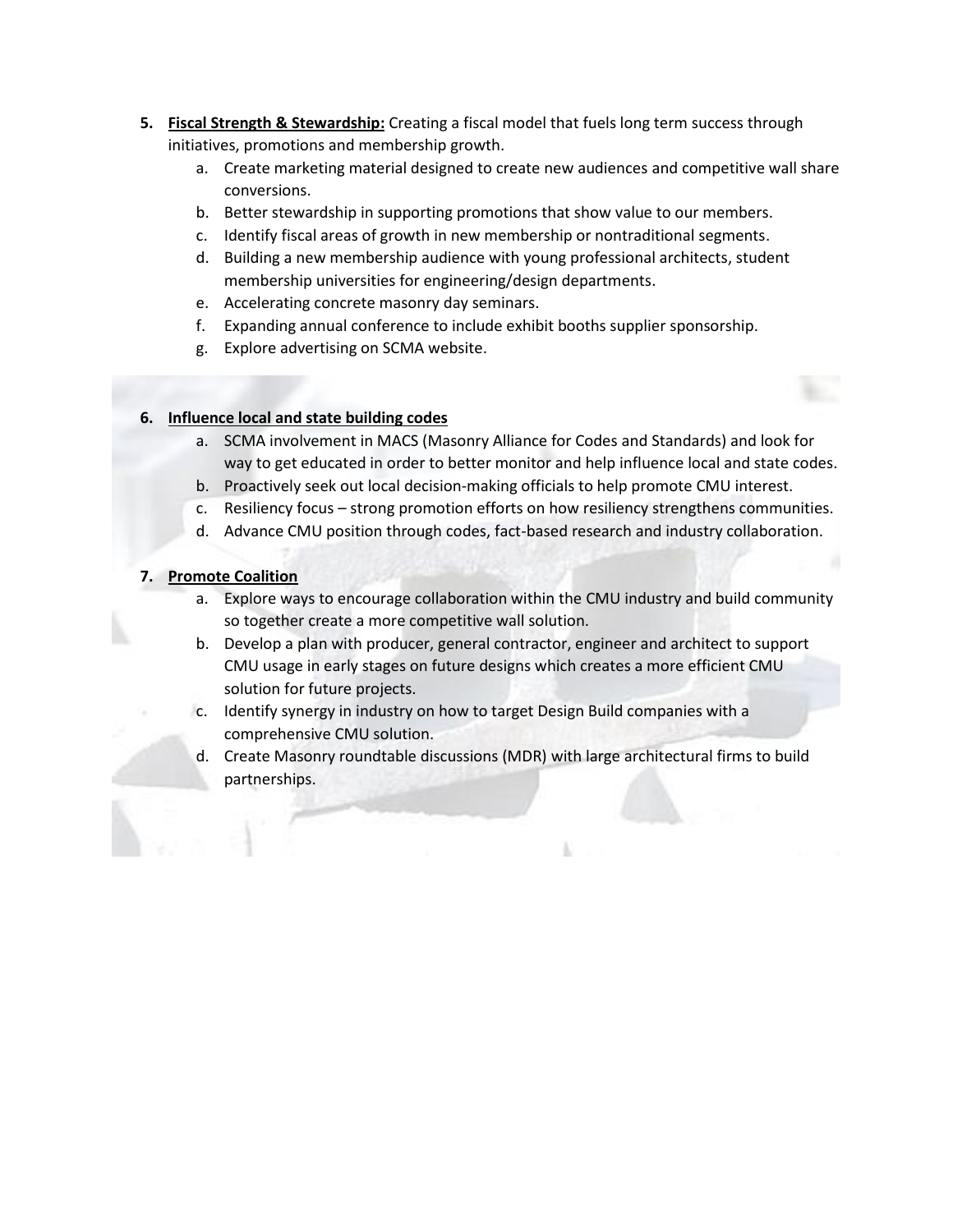## **SCMA Strategic Initiatives**

The SCMA has outlined above what we want to accomplish but we must support it with strategic initiatives that allows us to accomplish them. These initiatives will be driven through our daily activities so we can achieve our overall goal of driving more wall share.

The SCMA has an aggressive plan and it's important to understand our "center focused initiatives" (CFI) will lay the ground work our goals and objectives.

The SCMA center focused initiatives are highlighted below:

- 1. Professionalizing the SCMA brand
	- a. Membership overview
	- b. Strategic Plan
	- c. Marketing Plan
	- d. Evaluation of social media performance metrics
	- e. Ensure SCMA brand consistency through new website and online presence
	- f. Improve communications and promote value of SCMA
	- g. Repackage message to improve value and wall share penetration
- 2. Redesign website & create online presence
	- a. Keep the small producer in mind
	- b. Proper content that drives experience
	- c. Blogs relevant information build on Take Action platform
	- d. Email Blast quality resource of information
	- e. Collateral to drive decisions
	- f. Member pages
	- g. Loading of LnLs, Seminars, Symposiums other member events
- 3. Promote CMU through the eyes of the end user
	- a. Architect Video example school superintendent, lead designer and lead architect
	- b. Problem solving videos…solutions by building with masonry...Why? What to avoid?
	- c. Tap into the emotions of people to drive stories
- 4. Improved industry knowledge to impact members products and systems
	- a. Build institutional knowledge about codes and changes
	- b. Efforts and methods needed to reach architects/engineers
	- c. Attend lunch and learns about specific products
- 5. Identify all SCMA producer promotional events
	- a. Create database of promotions event by producer
	- b. SCMA leadership actively engage in producer promotions
	- c. Evaluate the effectiveness of promotional events